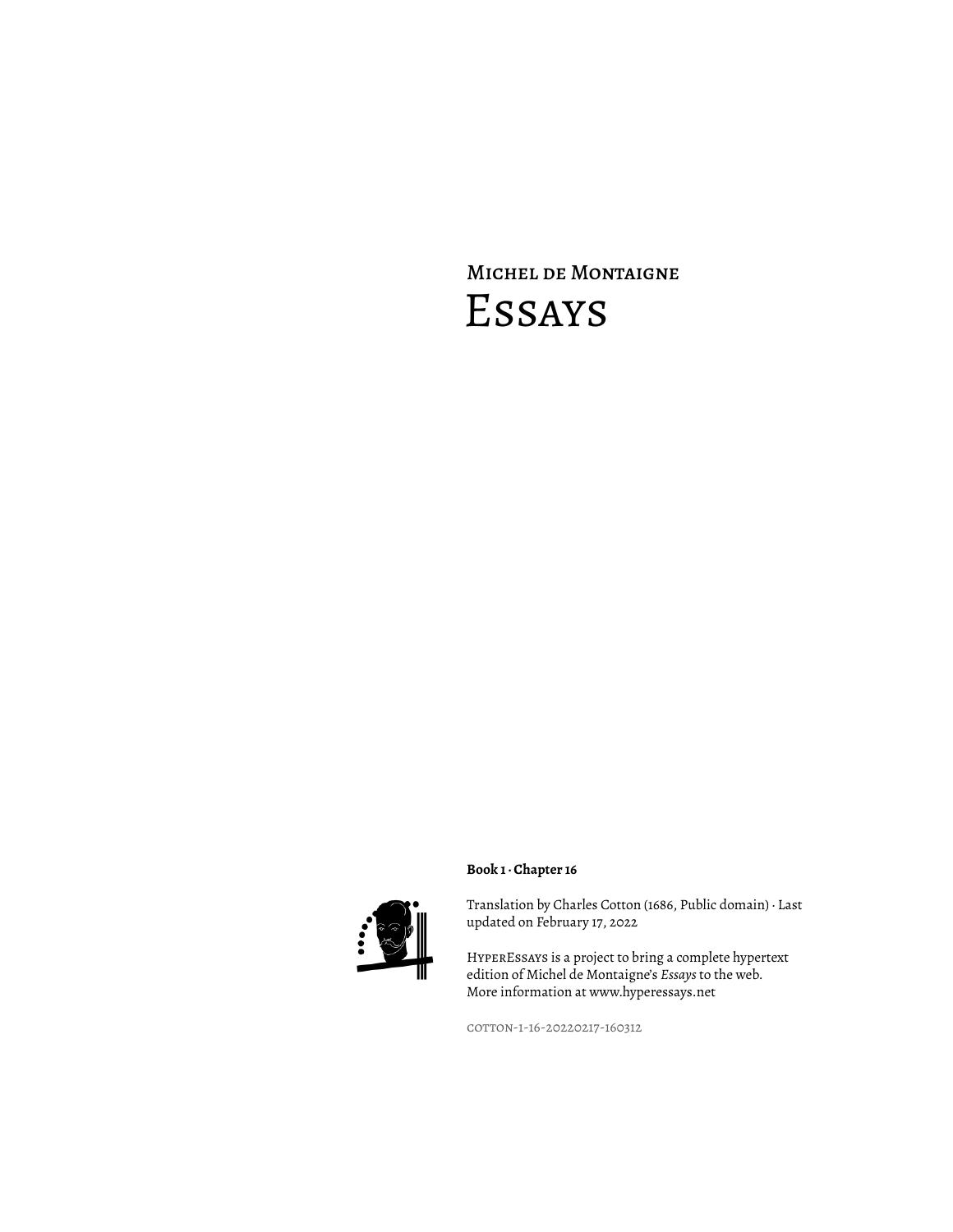## A Proceeding of some Ambassadors

I Observe in all my Travels this Custom, ever to learn something from the Information of those with whom I confer (which is the best School of all other) and to put my Company upon those Subjects they are the best able to speak of:

*Basti al nocchiero ragionar de venti, Al bifolco dei Tori, & le sue Pyaghe Conti'l guerrier, conti'l Pastor gli armenti.*

*!e Sea-men best can reason of the Winds, Of Oxen none so well as lab'ring Hinds; !e huffing Souldier best of Wounds and Knocks, And gentler Shepherds of their harmless Flocks.*

For it often falls out, that, on the contrary, every one will rather choose to be prating of another Man's Province than his own, thinking it so much new reputation acquir'd; witness the Jeer *Archidamus* put upon Periander, *!at he had quitted the Glory of being an excellent Physician to gain the Repute of a very bad Poet.* And do but observe how large and ample *Cæsar* is to make us understand his Invention of building Bridges, and contriving Engines of War, and how succinct and reserv'd in Comparison, where he speaks of the Offices of his Profession, his own Valour, and military Conduct. His Exploits sufficiently prove him a great Captain, and that he knew well enough; but he would be thought a good Engineer to boot; a quality something rare, and not much to be expected in him. The elder *Dionysius* was a very great Captain, as it befitted his Fortune he should be; but he took very great Pains to get a particular Reputation by Poetry, and yet he was never cut out for a Poet. A Gentleman of the long Robe being not long since brought to see a Study furnish'd with all sorts of Books, both of his own and all other Faculties, took no occasion at all to entertain himself with any of them, but fell very rudely and impertinently to descant upon a Barricado plac'd before the Study-door, a thing that a hundred Captains and common Souldiers see every day without taking any notice or offence.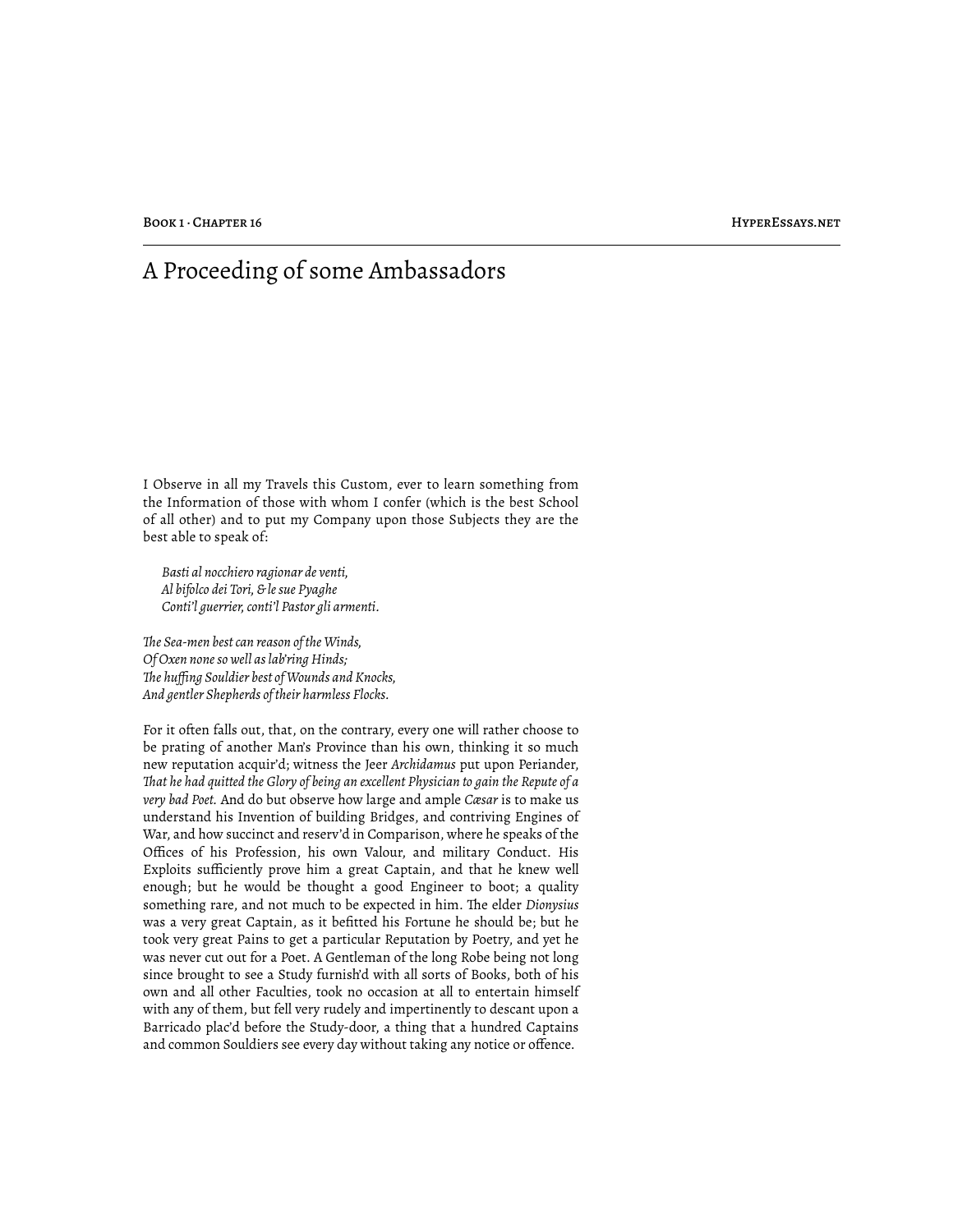MONTAIGNE, Feeave

*Optat ephippia bos piger, optat arare caballus.*

## *!e lazy Oxe would Saddle have and Bit, !e Steed a Yoke, neither for either fit.*

By this course a Man shall never improve himself, nor arrive at any Perfection in any thing. He must therefore make it his Business, always to put the Architect, the Painter, the Statuary, as also every Mechanick Artizan, upon discourse of their own Capacities. And to this purpose, in reading Histories, which is every Body's Subject, I use to consider what kind of Men are the Authors; which, if Persons that profess nothing but mere Learning, I in and from them principally observe and learn the Stile and Language; If Physicians, I upon that account the rather incline to credit what they report of the Temperature of the Air, of the Health and Complexions of Princes, of Wounds, and Diseases; if Lawyers, we are from them to take notice of the Controversies of Right and Title, the Establishment of Laws and Civil Government, and the like; if Divines, the Affairs of the Church, Ecclesiastical Censures, Marriages and Dispensations; if Courtiers, Manners and Ceremonies; if Souldiers, the things that properly belong to their Trade, and principally the Accounts of such Actions and Enterprizes wherein they were personally engaged; and if Ambassadours, we are to observe their Negotiations, Intelligences, and Practices, and the Manner how they are to be carried on. And this is the reason why (which perhaps I should have lightly pass'd over in another) I dwelt upon and maturely consider'd one Passage in the History writ by Mounsieur *de Langey* (a Man of very great Judgment in things of that nature) which was, after having given a Narrative of the fine Oration *Charles* the Fifth had made in the Consistory at *Rome,* and in the Presence of the Bishop of *Mascon* and Monsieur *de Velley* our Ambassadours there, wherein he had mixed several tart and injurious Expressions to the Dishonour of our Nation; and amongst the rest, *!at if his Captains and Souldiers were not Men of another kind of Fidelity, Resolution, and sufficiency in the Knowledge of Arms, than those of the King, he would immediately go with a Rope about his Neck and sue to him for Mercy,* (and it should seem the Emperour had really this, or a very little better Opinion of our military Men, for he afterward, twice or thrice in his Life, said the very same thing) as also, that he challenged the King to fight him in his Shirt with Rapier and Poiniard in a Boat: the said *Sieur de Langey* pursuing his History, adds, that the forenam'd Ambassadours, sending a Dispatch to the King of these things, conceal'd the greatest part, and particularly the two last Passages. At which I could not but wonder, that it should be in the Power of an Ambassadour to dispense with any thing which he ought to signifie to his Master, especially of so great importance as this, coming from the Mouth of such a Person, and spoke in so great an Assembly; and should rather conceive it had been the Servant's Duty faithfully to have represented to him the whole and naked Truth as it past, to the end that the Liberty of disposing, judging and concluding, might absolutely have remain'd in him: for either to conceal, or to disguise the Truth for fear he should take it otherwise than he ought to do, and lest it should prompt him to some extravagant Resolution, and in the mean time to leave him ignorant of his Affairs, should seem, methinks, rather to belong to him who is to give the Law, than to him who is only to receive it; to him who is in supream Command, and best can judge of his own Interests, and not to him who